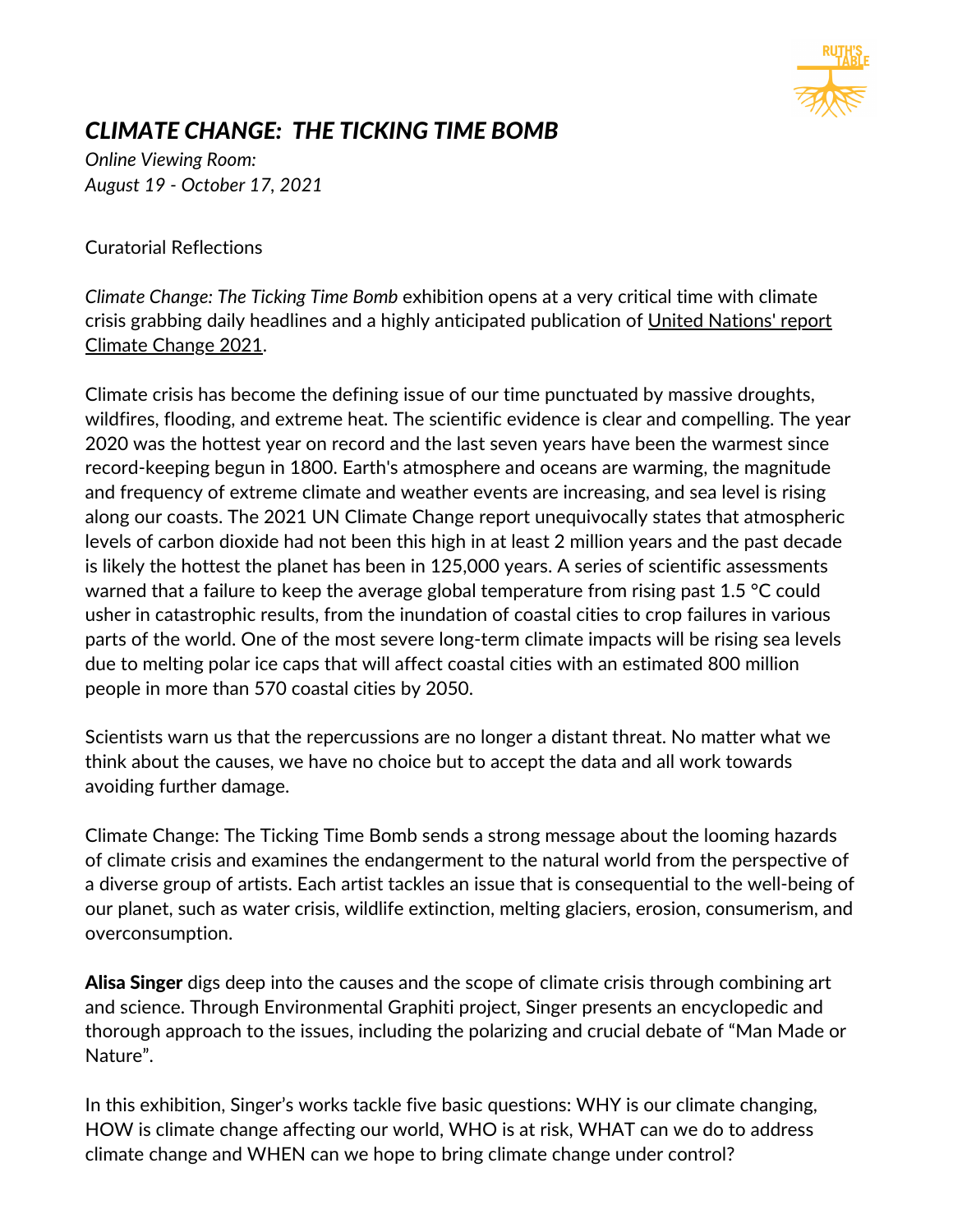Singer's visual language and use of primary and secondary color palette capture our eye. The art in this series is based on the compelling scientific data that describes various factors that have contributed to the climate crisis over the last two hundred years. The vibrant digital paintings supported by charts, graphs and maps provide us with effective teaching tools that are accessible, credible, and compelling.

Stephan Crawford and the ClimateMusic Project takes data-driven information and converts it into musical composition that have the power to stir our emotions. Finding expression in sound, they communicate the warning that scientists have been raising for years. When viewing Alisa Singer's approach to transforming data to visual compositions and that of Stephan Crawford and the ClimateMusic Project, we realize how the two approaches complement each other.

The ClimateMusic Project has awakened people's conscience with music derived from science reports supplemented by graphs, charts, and research spanning from the early 1900s up to the year 2250. As global warming progresses, the images become increasingly tumultuous and the music intensifies. By coordinating the data, visual compositions and sound, the expressions of the future are vividly depicted. This interdisciplinary music work succeeds to stir the emotion in the audience as they watch streaming images of powerful forces of nature play out.

Kara Maria as an artist activist who spent over a decade tracking endangered species globally, creating paintings and giving voice to the most endangered wildlife. By design, her animals appear diminutive on canvases filled with bright electric colors mixed with planted explosive firecrackers that amplify the dangerous reality affecting wildlife on all continents. A newly published UN report on climate change puts the blame of irresponsible and reckless behaviors on humans. The animals then find themselves helpless victims in a war they did not initiate.

A 2019 study published Nature Climate Change journal that evaluated all 459 U.S. animals listed as 'endangered' under the ESA, found that although 99.8% of endangered animals are sensitive to climate change threats. At the same time, federal agencies considered climate change a threat to only 64% of those species, while planned management actions addressed climate change for only 18% of species.

Michael Kerbow's apocalyptic views reference capitalism, consumerism & consumption as major contributing factors to climate change. The premonition of calamitous future that runs through these paintings is reinforced by surrealistic depictions of landscapes that convey fear, doom and a sense of urgency.

It's no secret that our consumer habits are actively driving climate change. A 2015 [study](https://onlinelibrary.wiley.com/doi/abs/10.1111/jiec.12371) found that the production and use of household goods and services was responsible for 60% of global greenhouse gas emissions. A new U.N. [report](https://www.unep.org/emissions-gap-report-2020) found that the richest one percent of the global population emit more than twice the amount than the poorest 50%; moreover, the wealthier people become, the more energy they use. A typical American's yearly carbon emissions are five [times](https://www.pbs.org/newshour/science/5-charts-show-how-your-household-drives-up-global-greenhouse-gas-emissions) that of the world's average person. The message is a stark warning -